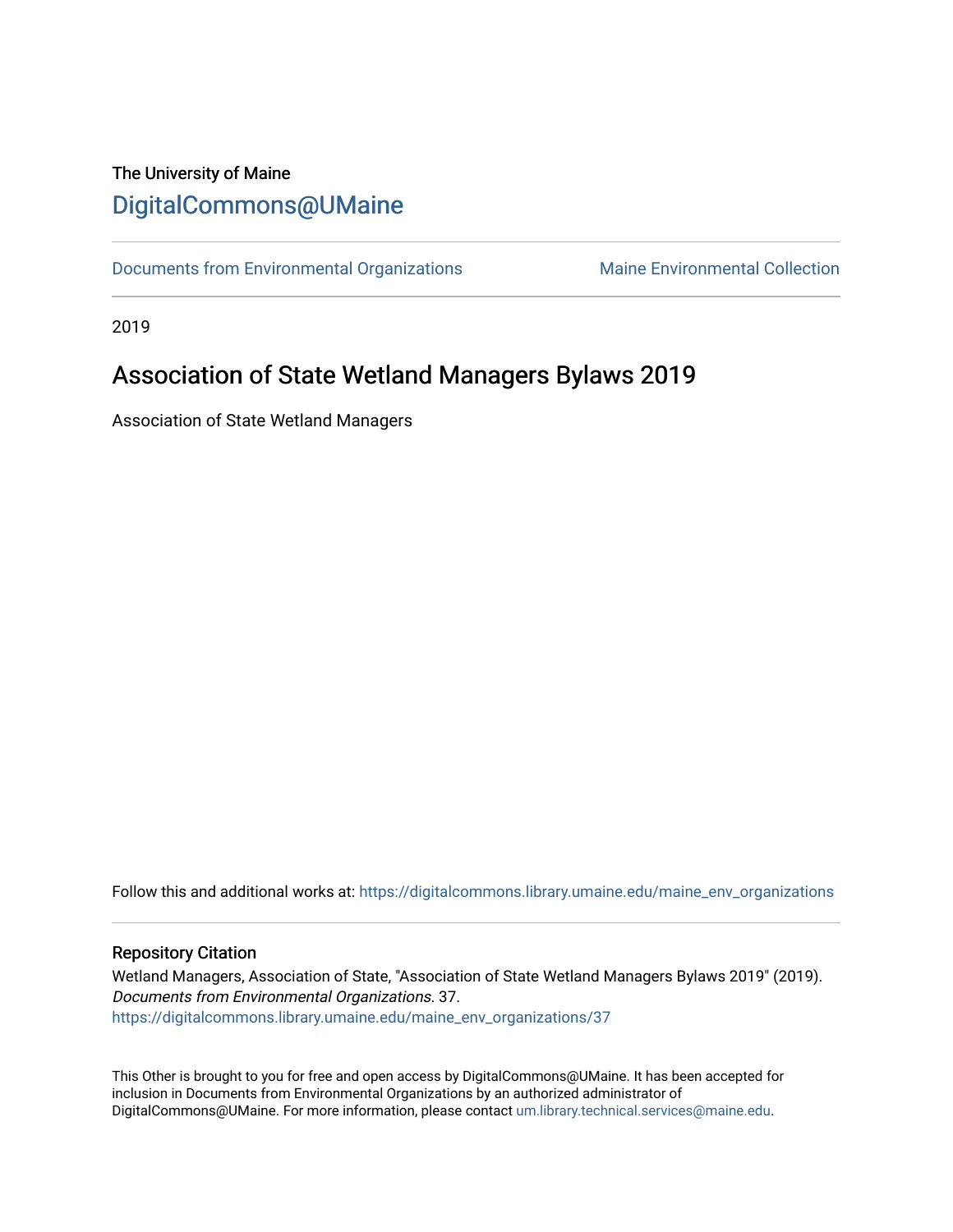# **BYLAWS OF THE ASSOCIATION OF STATE WETLAND MANAGERS**

(Revised and Adopted May 17, 2019)

#### **ARTICLE I**

#### PURPOSE OF THE ASSOCIATION

The purpose of the Association is to provide the forum and means to promote protection, restoration and management of the Nation's wetlands. This Association is organized exclusively for research, educational, and charitable purposes, including, for such purposes, the making of distributions to organizations that qualify as exempt organizations under Section 501(c)(3) of the Internal Revenue Code of 1954 (or the corresponding provision of any future United States Internal Revenue Law) and, specifically, to receive and administer funds for such charitable, research, and educational purposes, all for the public welfare, and for no other purposes.

No substantial part of the activities of the Association shall be the carrying on of propaganda, or otherwise attempting, to influence legislation, and the Association shall not participate in, or intervene in (including the publishing or distribution of statements) any political campaign on behalf of any candidate for public office.

No part of the net earnings of the Association shall be to the benefit of or be distributed to its members, directors, officers, or other private persons, except that the Association shall be authorized and empowered to pay reasonable compensation for services rendered and to make payments and distributions in furtherance of the purposes.

# **ARTICLE II**

# MEMBERSHIP

Section 1. Availability of Membership

Membership to this organization is available on a non-discriminatory basis in regard to race, religion, color, national origin, or gender.

#### Section 2. Qualifications

Membership in the Association shall be open to all individuals interested in protection, restoration, and management of wetlands and that meet membership qualifications established by the Board of Directors. Members of the Association shall pay dues established by the Board of Directors. Any applicant meeting the requirements of Section 1 of this Article and any membership qualifications established by the Board shall be granted membership.

#### Section 3. Privileges of Members

Members of the Association shall be entitled to:

• Attend the annual meeting and special functions of the Association at a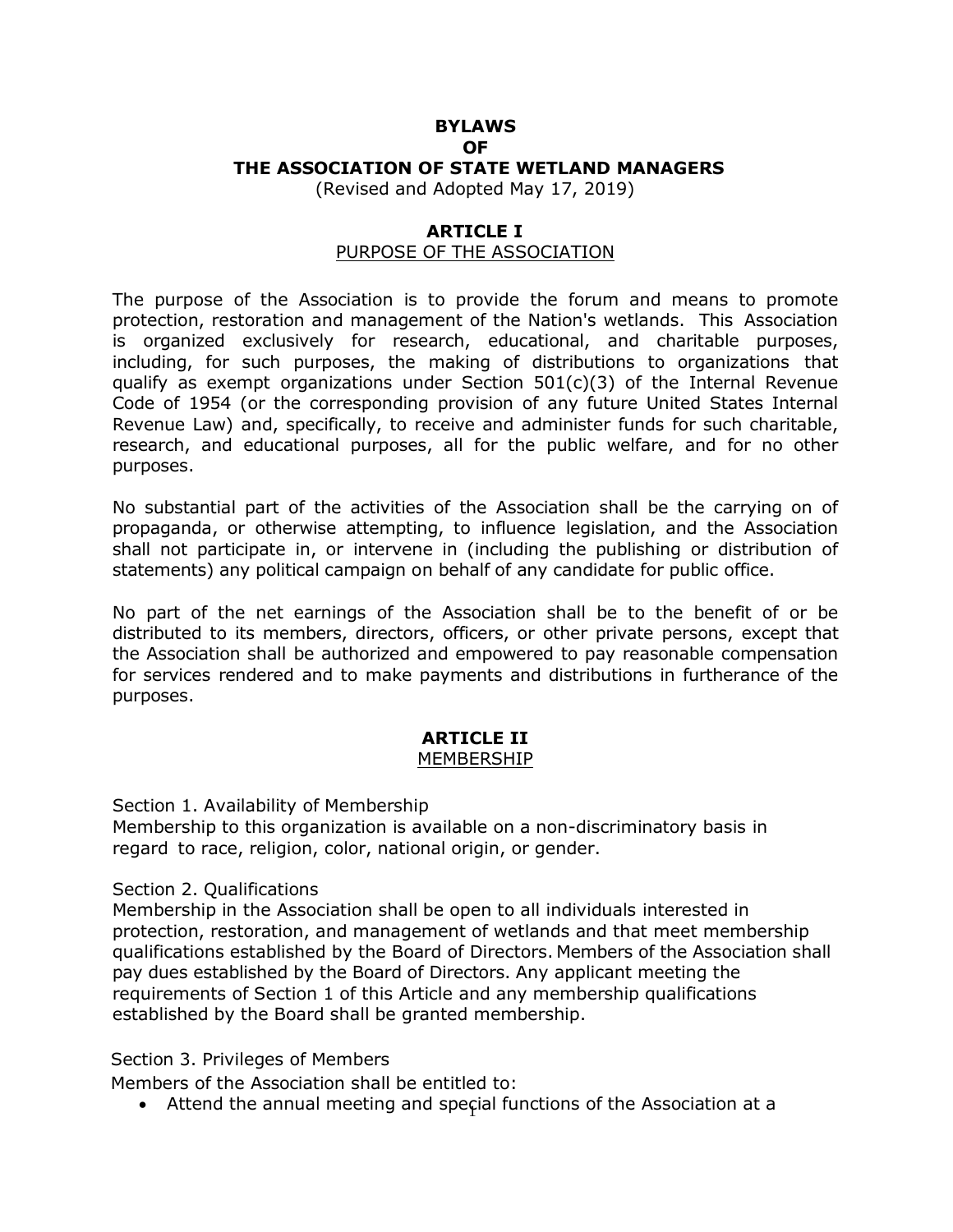reduced fee to be determined by the Board of Directors;

- Serve on one or more Committees of the Association at the discretion of the Committee Chair;
- Receive the Association Newsletter, Wetland News, at least four times per year and Wetland Breaking News 12 times per year;
- Stand for election to the Board of Directors consistent with the procedures provided herein;
- Receive a discount, to be determined by the Board of Directors, on Association publications, trainings, webinars or other products; and
- Vote for officers, board of directors and on business brought before the general membership.

Section 4. Types of Membership

- a) Individual: Individual Members are those who have applied and been accepted and who continue to pay the annual dues thereof.
- b) Student: Student members are those who are enrolled full time in an academic institution.
- c) Senior/Retiree: Senior/Retiree members are those who are 65 years of age or older.
- d) Organization: Organization members are those agencies or organizations that have applied and been accepted and who continue to pay the annual dues thereof. Organizational membership shall entitle reduced dues for groups of 2-5 individuals, 6-10 individuals, or 11-20 individuals of the organization to the privileges of membership, except only one vote shall be accorded per organization.
- e) Corporate/Consultant: Corporate/Consultant members are those businesses, organizations, or individuals that have applied and been accepted and who continue to pay the annual dues thereof. Corporate/Consultant membership shall entitle reduced dues for groups of 2-5 individuals, 6-10 individuals, or 11-20 individuals of the organization to the privileges of membership. Corporate/Consultant members will receive recognition for their support for the association at meetings except only one vote shall be accorded per Corporate/Consultant group.
- f) Honorary: Honorary Members are persons of marked distinction who shall be accorded by the Board of Directors the privileges of the Association without payment of dues.

Section 5. Members in Good Standing

A member in good standing shall be one who has no indebtedness to the Association, is current with membership dues, and has complied and is complying with all the provisions of the Association Constitution, Bylaws, and Rules.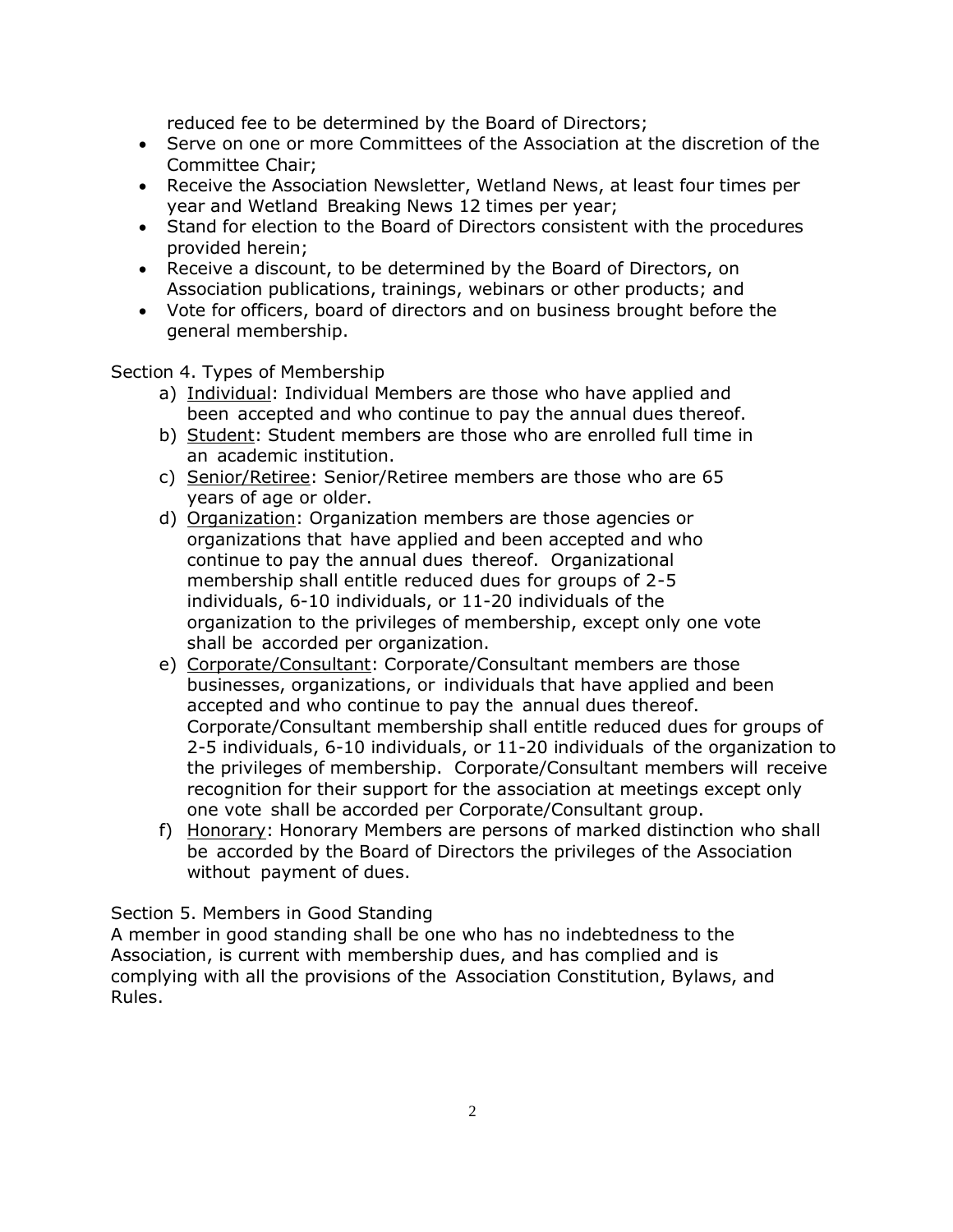#### **ARTICLE III** OFFICERS AND DIRECTORS

#### Section 1. Officers

The Officers of the Association of State Wetland Managers shall consist of a Chair, a Vice Chair, a Secretary and a Treasurer**.** When preferred, the offices of Secretary and Treasurer may be combined. Only employees of state agencies may serve as Chair and Vice Chair of the Association.

#### Section 2. Board of Directors

The Board of Directors shall consist of ten (10) members to include the Chair, Vice Chair, Secretary, Treasurer, Outgoing Chair and five (5) Members at Large. The Chair, the Vice Chair and at least four of the other eight (8) Board members shall be employees of state agencies. The Board may be only 9 total members if the Secretary and Treasurer positions are combined.

#### Section 3. Ex Officio Board Members

The Board of Directors may invite additional states and state organizations and others to participate as ex officio members of the Board. Ex officio members may participate in board meetings, including conference calls and contribute to board discussion. Ex officio members do not have the ability to vote on issues as a formally elected board member.

## **ARTICLE IV** DUTIES OF OFFICERS AND BOARD OF DIRECTORS

#### Section 1. Duties of the Chair

It shall be the duty of the Chair, under the direction of the Board of Directors, to serve as chief executive officer in the exercise of overall responsibility and authority for the general management and control of business and affairs of the Association. The Chair shall preside at all meetings of the Association, appoint all committees with the exception of the Nominating Committee, remove any appointee and enforce the Bylaws of the Association.

#### Section 2. Duties of the Vice Chair

It shall be the duty of the Vice Chair to assist the Chair in the discharge of the Chair's duties, to officiate in the Chair's absence and serve as the Association's chief liaison to other organizations. The Vice Chair shall also perform such other duties as delegated by the Chair.

#### Section 3. Duties of the Secretary

It shall be the duty of the Secretary to assist in the discharge of the Chair and Vice Chair's duties, and to officiate in their absence. The Secretary shall be Secretary of the Board of Directors and of the Association. The Secretary shall give or cause to be given, notice of all meetings of the members and the Board of Directors required by the Bylaws and shall keep, or cause to be kept, a record of minutes at such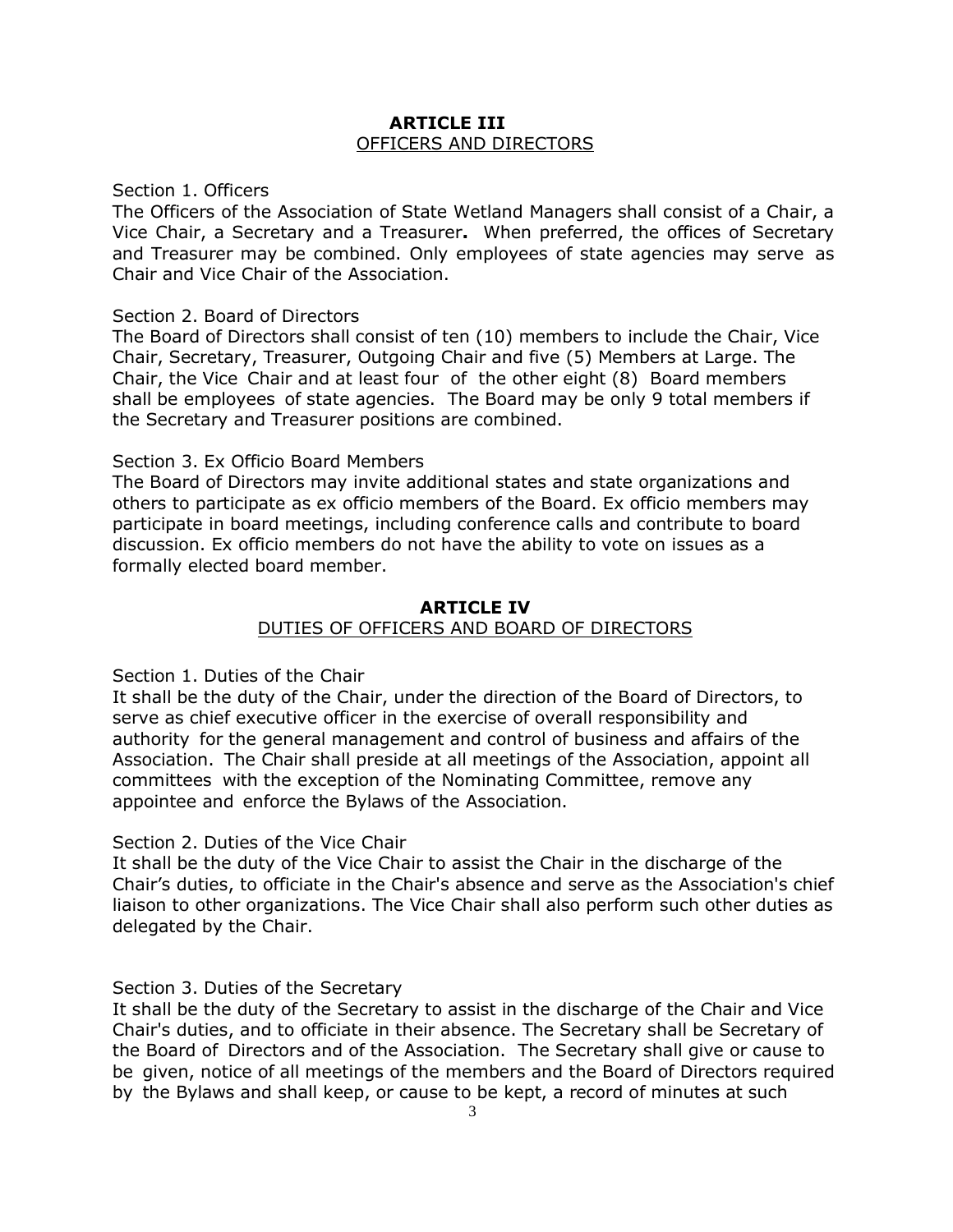place as the Board of Directors may order, of all the meetings of the Board of Directors, with the time and place of holding, the names of those present at meetings of the Board of Directors and members' meetings, and the proceedings thereof. The Secretary shall keep, or cause to be kept, at such place as the Board of Directors may order, a register showing names of members and their addresses. The Secretary shall maintain, or cause to be maintained, at such place as the Board of Directors may order, the official copies of the Articles of Incorporation, Constitution and Bylaws.

#### Section 4. Duties of the Treasurer

The Treasurer and designees shall collect and keep all the funds of the Association in the manner prescribed by the Board of Directors and shall disperse the funds of the Association only on the approval of and in the manner prescribed by the Board of Directors. The Treasurer shall keep or cause to be kept an accurate accounting of all financial transactions of the Association and shall prepare or cause to be prepare all financial reports required by the Board of Directors, these Bylaws, or as required by state or federal law.

Section 5. Powers and Duties of the Board of Directors.

- a) General: The general powers of the Association shall be exercised by or under the authority of, and the business and affairs of the Association shall be controlled by the Board of Directors except as provided below for the Executive Committees or delegated to the Committees by the Board of Directors. The Board of Directors shall have the power and right to make rules and regulations binding upon all members and to arbitrate any internal controversy, difference, or problem that may arise. The Board of Directors may cooperate with, contract with, or engage in joint action with other persons or organizations to achieve the Association's objectives. The Board of Directors may act as an agent, or appoint an agent, to represent any member or members on any subject matter pertaining to the Association's objectives. The Board of Directors may provide for the employment of nonmembers and may contract for services, as it may deem necessary for the proper conduct of the affairs of the Association.
- evidences of indebtedness, issued in<sub>4</sub>the name of or payable to the Association, b) Financial: The Board of Directors shall have supervision and control of the funds of the Association. Funds or assets may be expended only for carrying out the objectives of the Association as defined by these Bylaws. No member of the Board of Directors or any committee shall receive any compensation from the Association except for expenses incurred on Association business or as compensation for time spent on the Association's business as ordered by the Association's Board of Directors. The Board of Directors may authorize any officer or officers, agents, or employees, to enter into any contract or execute any instrument in the name of and on behalf of the Association, and such authority may be general or confined to specific instances, and unless so authorized by the Board of Directors, no officer, agent, or employee shall have any power or authority to bind the Association by any contract or engagement or to pledge its credit or to render it liable for any purpose or to any amount. All checks, drafts, or other orders for payment of money, notes, or other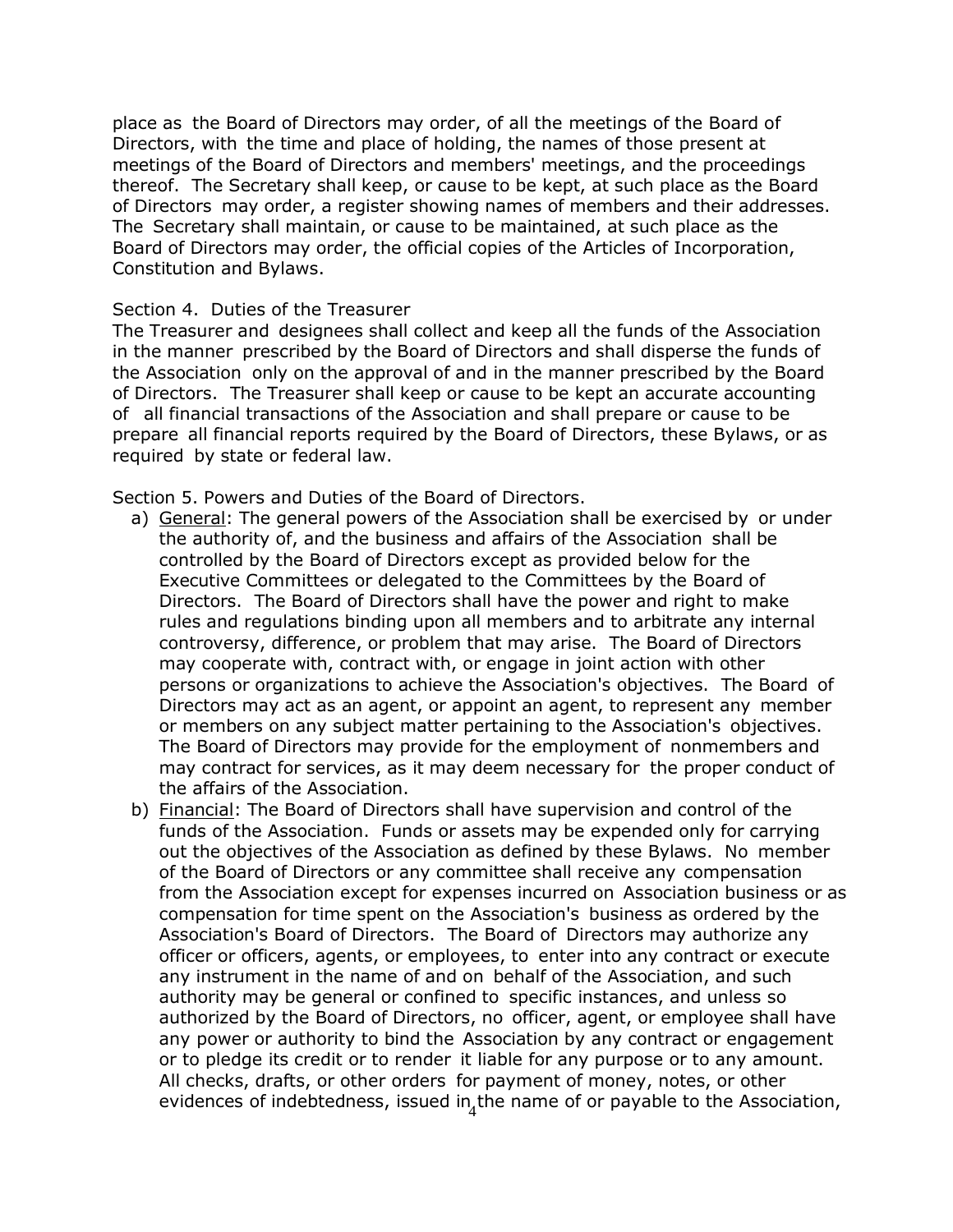shall be signed or endorsed by such persons, and in such manner as, from time to time, shall be authorized by the Board of Directors.

#### **ARTICLE V** NOMINATION OF OFFICERS AND DIRECTORS

Section 1. Good Standing of Nominees

All nominees for elective office must be members in good standing.

Section 2. Nomination Committee

The nominating committee will propose a slate of candidates at least one month prior to the election of each year. The Secretary will post the slate of candidates in the regular notices no later than October  $31<sup>st</sup>$  as well as a call for nominations from the membership.

#### Section 3. Nominations

Members can nominate a candidate for each of the elective offices. Nominees must be submitted to the Secretary and be members in good standing of the Association.

Section 4. Posting of Nominations

The Secretary shall provide names of all nominees to the membership by no later than November 30<sup>th</sup>. A member may accept nomination for only one office. No nomination shall be made following notice to the membership prior to the election except in the case of extraordinary circumstances.

#### **ARTICLE VI**

#### ELECTION OF THE BOARD OF DIRECTORS

Section 1. Term of Officers

The Chair, Vice Chair, Secretary and Treasurer shall be elected for a term of two (2) years.

Section 2. Term of Members at Large Members at Large shall be elected for a period of two (2) years.

Section 3. Date of Election

The election of Officers and Members at Large shall take place electronically, by no later than December 15<sup>th</sup> in alternating years.

Section 4. Start of Elected Term

The term of each Officer and Member at Large shall begin on the January  $1<sup>st</sup>$  following the election.

5 Section 5. Ballot for Officers and Board Members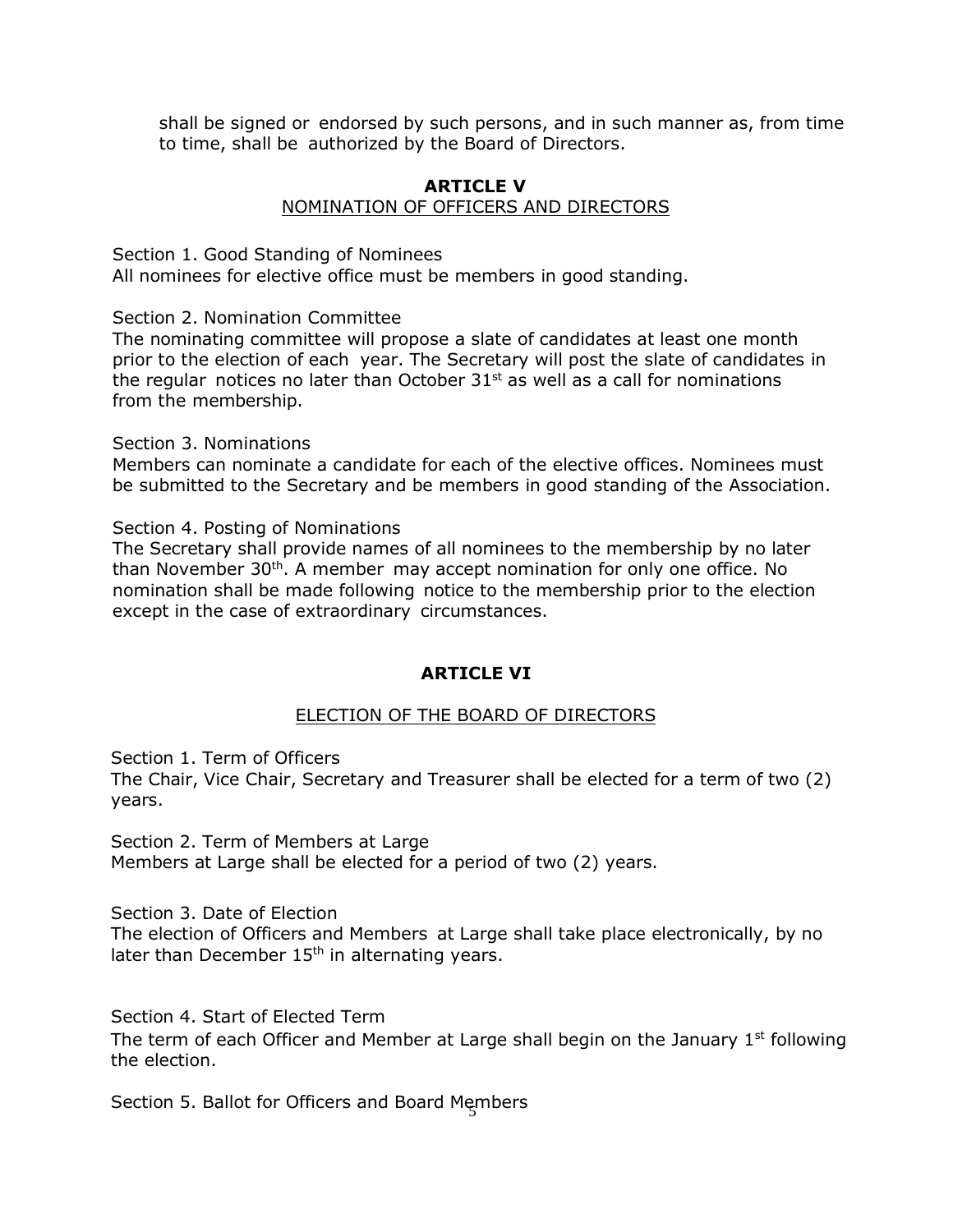Election of Officers and Members at Large shall be by single ballot. The candidate receiving the highest number of votes for each office shall be the winner. The Secretary shall compile a list of all members in good standing as of December 1. The list of candidates shall be provided to ASWM members through Wetland News. In the event that there is more than one candidate for the office, the Secretary will provide all members with a ballot and a deadline for submitting their vote. The Secretary shall check the name of each member as the ballot is received. On the date specified, the votes will be counted by the Executive Director and the results announced to the membership. In the event that there is only one candidate for an office, that person shall be elected beginning the  $1<sup>st</sup>$  day of the following month.

#### Section 6. Tie Vote

If a tie vote prevents the election of a candidate for a particular office, another vote for that office shall be taken by a ballot that excludes any candidates who received fewer votes for that office.

#### Section 7. Vacancies

- a) Officer Vacancies: Any vacancy occurring among the officers of the Association by reason of resignation, removal, or death shall be filled promptly. If a vacancy occurs in the office of the Chairman, the Vice-Chair shall immediately assume the office of the Chair for the unexpired term. Any vacancy in the offices of Vice-Chair, Secretary or Treasurer shall be filled by a Member at Large designated by the Board of Directors after receiving a majority vote by the same and shall be filled within 90 days of such vacancy.
- b) Member at Large Vacancies: Any vacancy that may occur in the Board of Directors with more than six months of the term remaining shall be filled within two months by special election. Such vacancy shall be filled by a majority vote of members in good standing. Notice of a special election must be sent to members at least ten (10) days before the election ballot is scheduled to be sent. The notice shall include the name of one candidate, nominated by a Nominating Committee, for each vacancy. The name of any nominee nominated by the general membership must be submitted to the Secretary for posting at least five (5) days before the ballot is scheduled to be sent.

#### Section 8. Removal from Office

Any person holding an elective office may be removed from that office by vote of the general membership through a special meeting called for the specific purpose of considering such removal and providing that the notice, and voting requirements are satisfied as set forth herein.

#### **ARTICLE VII** COMMITTEES AND OTHER APPOINTMENTS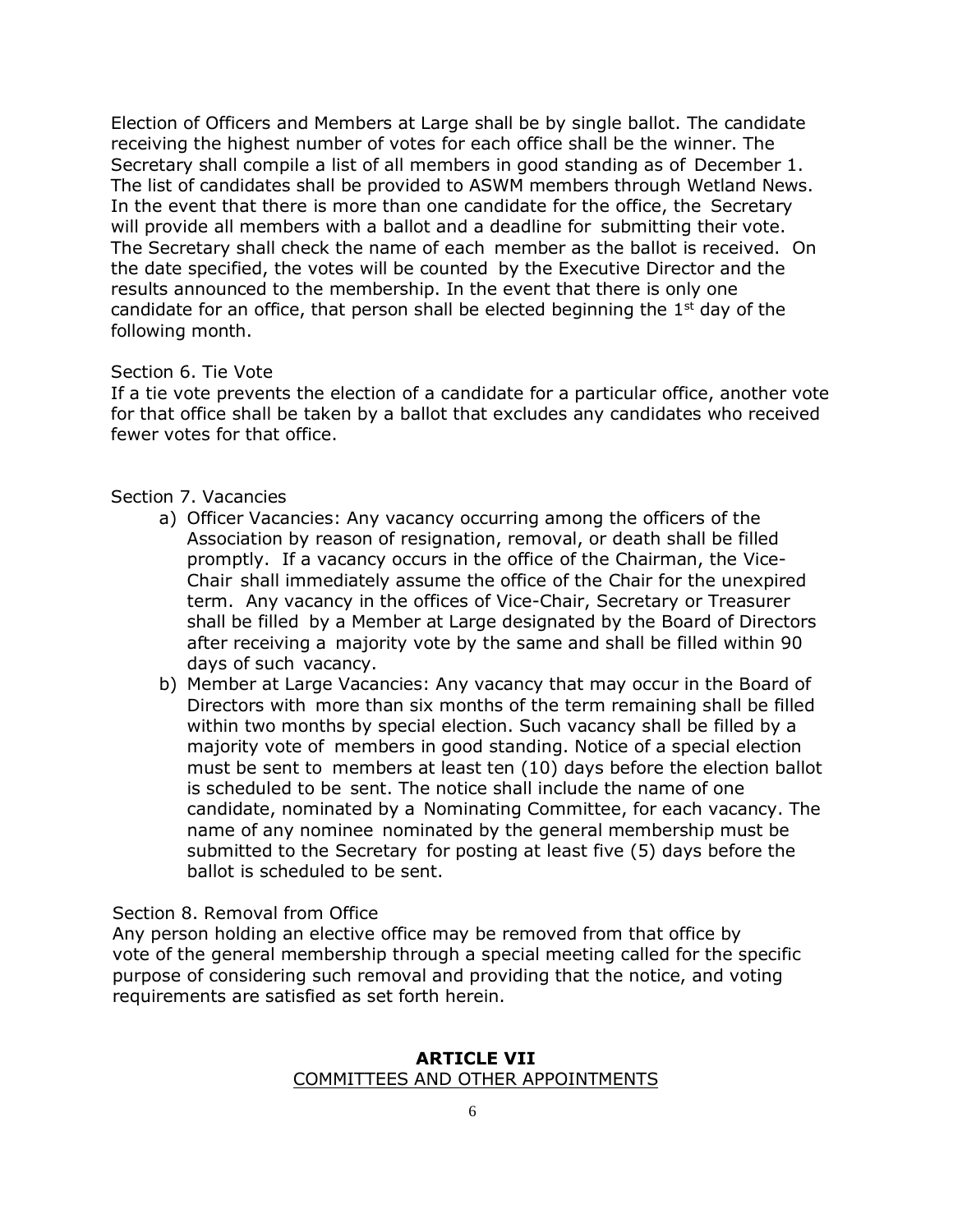Section 1. Executive Committees Appointed by the Board of Directors as needed. Nominating. A Nominating Committee consisting of three (3) members shall be selected by the Board of Directors to prepare a slate of candidates for elective office by October  $31^{st}$  of each year and to propose candidates in the event of a vacancy in accordance with Article V.

Section 2. Executive Committees Appointed by the Chair as needed. Upon election, the Chair may appoint the following Committee Chairs and such other Committee members, committees or appointees as he or she deems necessary or advisable in the interest of the Association. Committees shall bring major decision items to the attention of the Board of Directors for approval.

- a) Legislation: Shall consist of at least three (3) members. Duties shall be to prepare annual position statements for appropriation and authorizing legislation as appropriate, to track the progress of legislation, provide information to the membership and provide advice to the Board of Directors.
- b) Annual Meeting: Shall consist of at least three (3) members. Duties shall be to select the site and date of the annual meeting, set the agenda and coordinate with the local host.
- c) Applied Science: Shall consist of at least three (3) members. Duties shall be to facilitate communication between wetland policy maker and scientist, facilitate utilization of sound wetland science in wetland policy and management and encourage research that serves the most urgent questions confronting wetland policy makers and managers.
- d) Entertainment: Shall consist of at least three (3) members. Duties shall be to assist the Chair in the conduct of all entertainments and other social functions of the Association.

#### **ARTICLE VIII** MEETINGS

Section 1. Types of Meetings. Meetings may take place by conference call, by webinar, by e-mail, by fax as well as face-to-face.

- a) General Membership: A General Membership meeting of the Association shall be held as part of the Annual Meeting.
- b) Annual Meeting: The Association will hold an Annual Meeting for the Membership and other individuals, groups, and organizations to further the objectives of the Association.
- c) Board Meetings: The board will hold monthly or bimonthly meetings usually via conference call to carry out regular board business. The date and time for these meetings will be established at the beginning of each calendar year.
- d) Special. Special meetings of the Board of Directors and General Membership shall be called as necessary in accordance with the requirements of these Bylaws.

Section 2. Calling a Special Meeting

any time. The Chair is required to call a special meeting at the written request of The Chair may call a special meeting of the Association or the Board of Directors at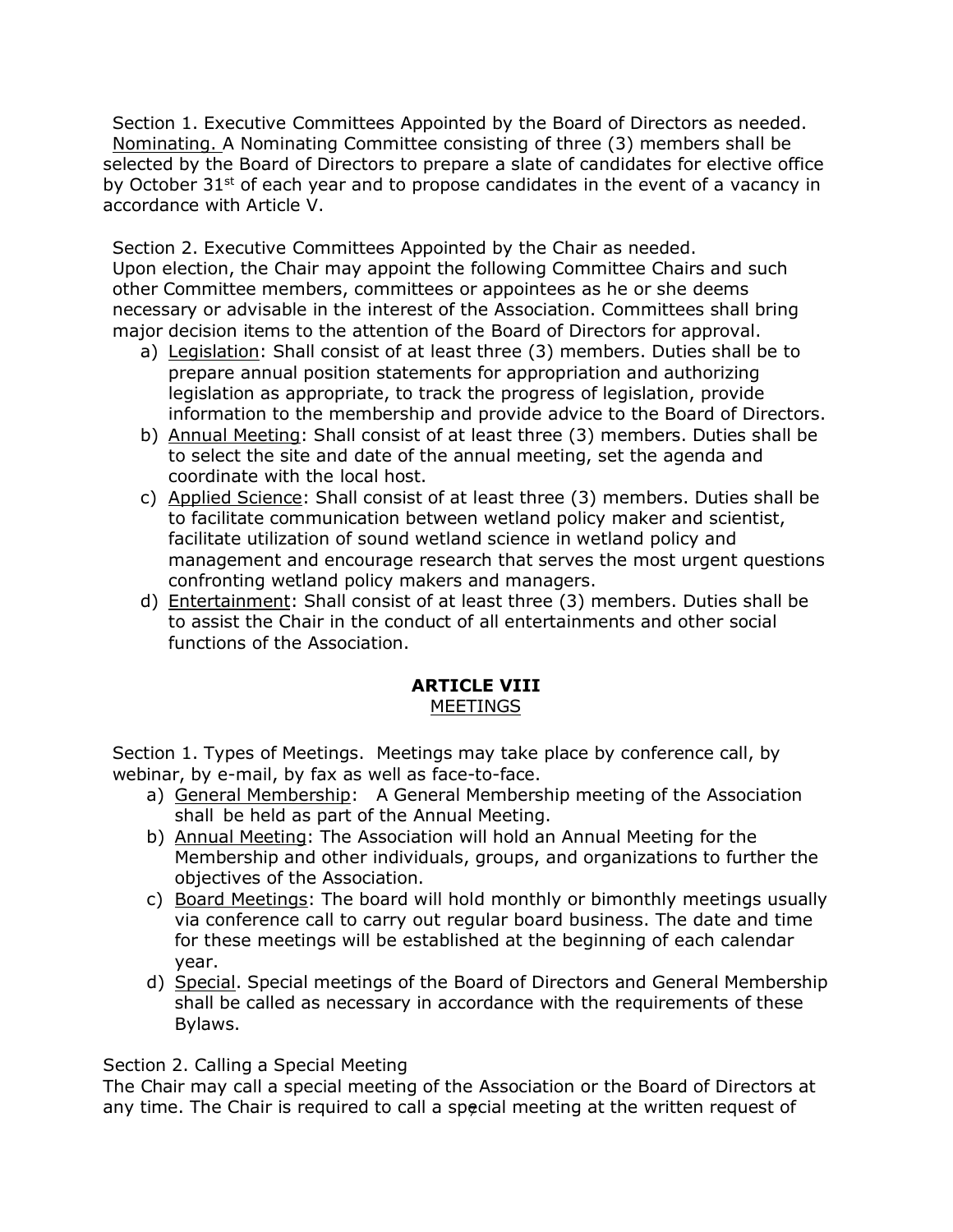twenty (20) Members of the Association or by six (6) members of the Board of Directors.

# Section 3. Notice of a Special Meeting

Notice of a special meeting shall be provided by the Secretary in writing to each member at least ten (10) days prior to the meeting and will include the proposal(s) and such background information as may be desirable.

## Section 4. Quorum

A quorum at any Board of Directors meeting shall consist of not less than six (6) of its members.

## Section 5. Voting

- a) Board of Directors: Only Board Members present and in good standing may participate and vote in the deliberations of the Board. Proxy voting at Board meetings is not permitted. The Chair may only vote in the case of a tie vote of the Board.
- b) General Membership: Only Members in good standing may vote at any meeting. Proxy voting is not permitted. Votes by the General Membership can be made by fax, email or at face-to-face membership meetings. The Secretary shall notify the membership by email of a proposed vote a minimum of 10 days but no longer than 21 days prior to the vote. The Secretary shall compile all electronic votes with votes made at face-to-face membership meetings to determine results.

#### Section 6. Order of Business

- a) General Membership: The following order of business should be observed at general membership meetings:
	- 1. Attendance
	- 2. Approval of Minutes
	- 3. Amendments to Bylaws
	- 4. Officers' reports
	- 5. Committee reports
	- 6. Reports of delegates from and to other organizations
	- 7. Unfinished business
	- 8. New Business
	- 9. For the good of the Association
	- 10.Adjournment
- b) Special: At special meetings no business shall be transacted except that stated in the notice of the meeting.

# Section 7. Robert's Rules

In conducting Association meetings, where By-laws do not specifically provide otherwise, Robert's Rules of Order shall govern.